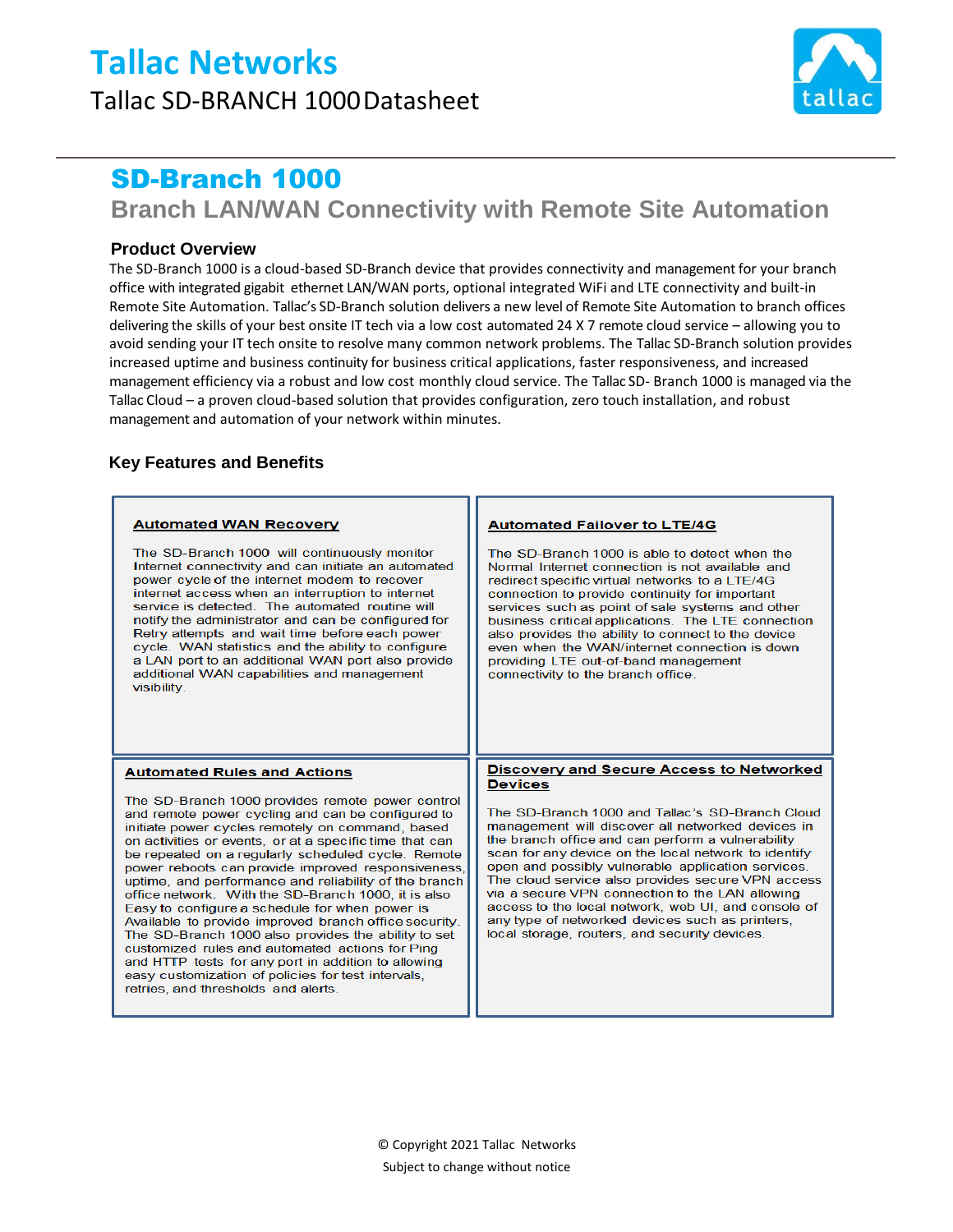# **Tallac Networks**

## Tallac SD-BRANCH 1000Datasheet





Tallac SD-BRANCH is a simple, secure, cloud based solution designed to provide small to large organizations with branch locations an affordable way to deploy, and manage Wi-Fi and switch networks with remote site automation. Includes Zero Touch Provisioning for ease of deployment. The solution also provides remote monitoring and automated actions and secured communication between physical network devices and the Tallac SD- Branch Cloud through SSL and certificate validation.

The Tallac SD-BRANCH solution provides distinct secure LAN services for virtual & physical services supporting mobile users, guest, VoIP, security, IoT, networked devices & applications. Easily orchestrate automated policies across WiFi, wired Ethernet and Gateway providing intelligence in the cloud and automated action and policies to be implemented in the branch office.

### **Key Highlights:**

- No physical presence needed onsite Zero Touch Provisioning
- Automated WAN and Internet Recovery
- LAN and WAN Reporting and Statistics
- Remote Power Control and Automation
- Automated Rules and Actions for Ping and HTTP tests
- Discovery and Reporting of Connected Branch Office Devices
- Vulnerability Scans and Reporting
- Secure VPN Capabilities
- Optional integrated LTE and/or WiFi
- Managed by Tallac Cloud Management
- Fully Open APIs for easy Integration



Resolve common networking problems remotely - without having to send your IT tech onsite

© Copyright 2021 Tallac Networks Subject to change without notice